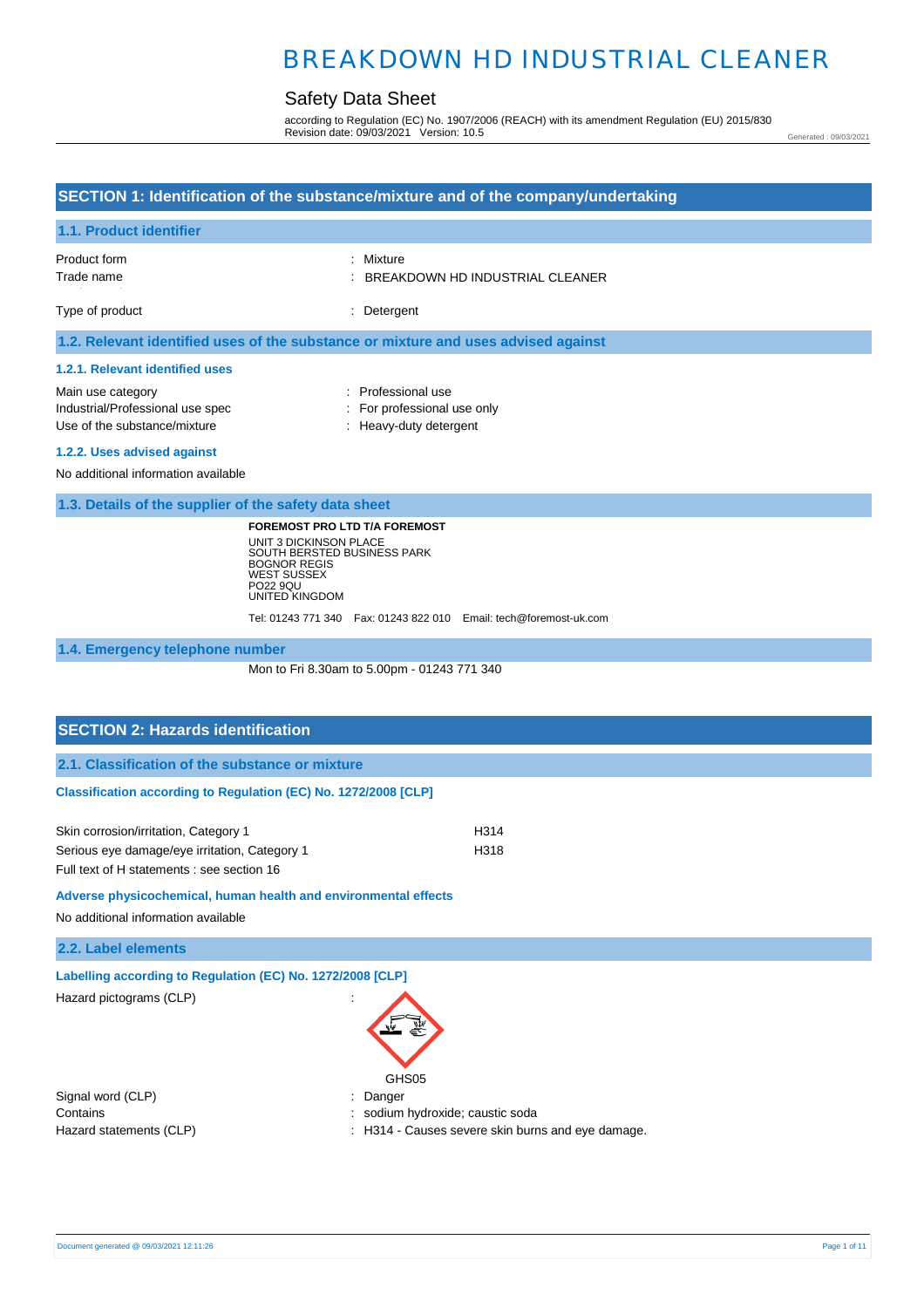## Safety Data Sheet

according to Regulation (EC) No. 1907/2006 (REACH) with its amendment Regulation (EU) 2015/830

| Precautionary statements (CLP) | : P260 - Do not breathe spray.                                                         |
|--------------------------------|----------------------------------------------------------------------------------------|
|                                | P264 - Wash hands thoroughly after handling.                                           |
|                                | P280 - Wear eye protection, protective gloves.                                         |
|                                | P301+P330+P331 - IF SWALLOWED: Rinse mouth. Do NOT induce vomiting.                    |
|                                | P303+P361+P353 - IF ON SKIN (or hair): Take off immediately all contaminated clothing. |
|                                | Rinse skin with water or shower.                                                       |
|                                | P305+P351+P338 - IF IN EYES: Rinse cautiously with water for several minutes. Remove   |
|                                | contact lenses, if present and easy to do. Continue rinsing.                           |
|                                | P315 - Get immediate medical advice/attention.                                         |
|                                | P405 - Store locked up.                                                                |
|                                |                                                                                        |

### **2.3. Other hazards**

#### No additional information available

## **SECTION 3: Composition/information on ingredients**

### **3.1. Substances**

### Not applicable

### **3.2. Mixtures**

| <b>Name</b>                                                                                       | <b>Product identifier</b>                                                                               | $\frac{9}{6}$ | <b>Classification according to</b><br><b>Regulation (EC) No.</b><br>1272/2008 [CLP] |
|---------------------------------------------------------------------------------------------------|---------------------------------------------------------------------------------------------------------|---------------|-------------------------------------------------------------------------------------|
| Butoxydiglycol<br>substance with national workplace exposure limit(s)<br>(IE, GB)                 | (CAS-No.) 112-34-5<br>(EC-No.) 203-961-6<br>(EC Index-No.) 603-096-00-8<br>(REACH-no) 01-2119475104-44  | $1 - 5$       | Eye Irrit. 2, H319                                                                  |
| Alcohol Alkoxylate                                                                                | (CAS-No.) 166736-08-9<br>(REACH-no) Exempt/Polymer                                                      | $1 - 5$       | Acute Tox. 4 (Oral), H302<br>Eye Dam. 1, H318                                       |
| sodium hydroxide; caustic soda<br>substance with national workplace exposure limit(s)<br>(IE, GB) | (CAS-No.) 1310-73-2<br>(EC-No.) 215-185-5<br>(EC Index-No.) 011-002-00-6<br>(REACH-no) 01-2119457892-27 | $1 - 5$       | Skin Corr. 1A, H314                                                                 |
| 2-Ethylhexanol, ethoxylated                                                                       | (CAS-No.) 26468-86-0<br>(EC-No.) 607-943-2<br>(REACH-no) Exempt/Polymer                                 | $1 - 5$       | Eye Dam. 1, H318                                                                    |
| N,N-dimethyldecylamine N-oxide                                                                    | (CAS-No.) 2605-79-0<br>(EC-No.) 220-020-5<br>(REACH-no) 01-2119959297-22                                | $0.1 - 1$     | Skin Irrit. 2, H315<br>Eye Dam. 1, H318<br>Aquatic Acute 1, H400                    |

| <b>Specific concentration limits:</b> |                                                                                                         |                                                                                                                                                       |
|---------------------------------------|---------------------------------------------------------------------------------------------------------|-------------------------------------------------------------------------------------------------------------------------------------------------------|
| <b>Name</b>                           | <b>Product identifier</b>                                                                               | <b>Specific concentration limits</b>                                                                                                                  |
| Alcohol Alkoxylate                    | (CAS-No.) 166736-08-9<br>(REACH-no) Exempt/Polymer                                                      | $(1 < C \le 10)$ Eye Irrit. 2, H319<br>$(10 < C < 100)$ Eye Dam. 1, H318                                                                              |
| sodium hydroxide; caustic soda        | (CAS-No.) 1310-73-2<br>(EC-No.) 215-185-5<br>(EC Index-No.) 011-002-00-6<br>(REACH-no) 01-2119457892-27 | $(0.5 \leq C < 2)$ Skin Irrit. 2, H315<br>$(0.5 \le C < 2)$ Eye Irrit. 2, H319<br>(2 ≤C < 5) Skin Corr. 1B, H314<br>( 5 ≤C ≤ 100) Skin Corr. 1A, H314 |

Full text of H-statements: see section 16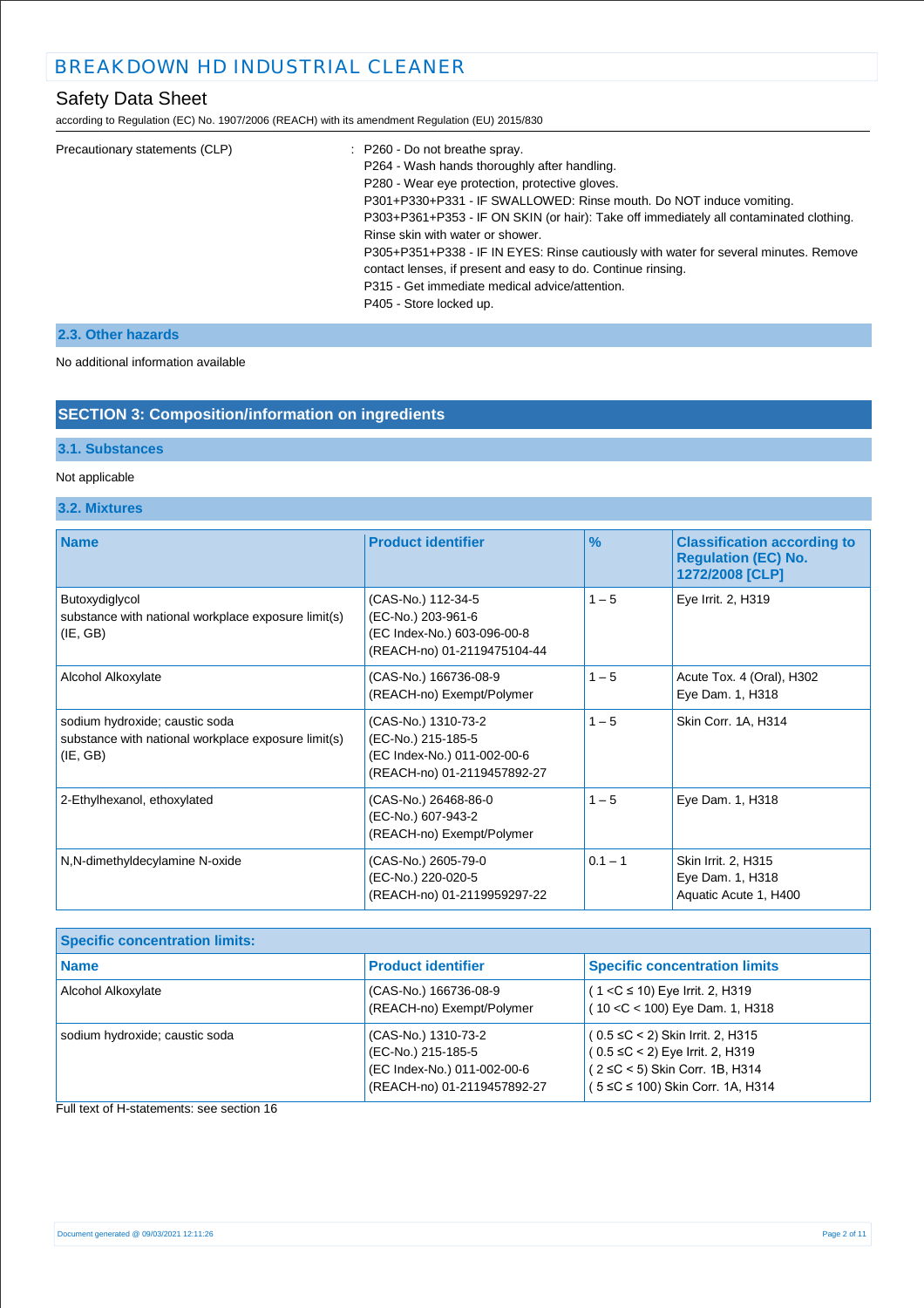## Safety Data Sheet

according to Regulation (EC) No. 1907/2006 (REACH) with its amendment Regulation (EU) 2015/830

| <b>SECTION 4: First aid measures</b>                             |                                                                                                                                                                   |
|------------------------------------------------------------------|-------------------------------------------------------------------------------------------------------------------------------------------------------------------|
| 4.1. Description of first aid measures                           |                                                                                                                                                                   |
| First-aid measures general                                       | : Get medical advice/attention if you feel unwell.                                                                                                                |
| First-aid measures after inhalation                              | : Remove person to fresh air and keep comfortable for breathing.                                                                                                  |
| First-aid measures after skin contact                            | : Wash skin with plenty of water. Take off immediately all contaminated clothing and wash it<br>before reuse. Get medical advice/attention.                       |
| First-aid measures after eye contact                             | : Rinse cautiously with water for several minutes. Remove contact lenses, if present and easy<br>to do. Continue rinsing. Get immediate medical advice/attention. |
| First-aid measures after ingestion                               | : Do NOT induce vomiting. Rinse mouth. Drink plenty of water. Get medical advice/attention.                                                                       |
| 4.2. Most important symptoms and effects, both acute and delayed |                                                                                                                                                                   |
| Symptoms/effects after inhalation                                | : May cause respiratory irritation.                                                                                                                               |
| Symptoms/effects after skin contact                              | : Burns.                                                                                                                                                          |
| Symptoms/effects after eye contact                               | : Causes serious eye damage.                                                                                                                                      |
| Symptoms/effects after ingestion                                 | : Burns.                                                                                                                                                          |

**4.3. Indication of any immediate medical attention and special treatment needed**

Treat symptomatically.

| <b>SECTION 5: Firefighting measures</b>                    |                                     |
|------------------------------------------------------------|-------------------------------------|
| 5.1. Extinguishing media                                   |                                     |
| Suitable extinguishing media                               | : Carbon dioxide. Dry powder. Foam. |
| 5.2. Special hazards arising from the substance or mixture |                                     |
| Hazardous decomposition products in case of fire           | : Corrosive vapours.                |
| 5.3. Advice for firefighters                               |                                     |

No additional information available

| <b>SECTION 6: Accidental release measures</b>                                                                         |                                                                                                                  |
|-----------------------------------------------------------------------------------------------------------------------|------------------------------------------------------------------------------------------------------------------|
|                                                                                                                       | 6.1. Personal precautions, protective equipment and emergency procedures                                         |
| 6.1.1. For non-emergency personnel<br>Emergency procedures<br>6.1.2. For emergency responders<br>Protective equipment | : Evacuate unnecessary personnel.<br>Use personal protective equipment as required.                              |
| <b>6.2. Environmental precautions</b>                                                                                 |                                                                                                                  |
| Avoid release to the environment.                                                                                     |                                                                                                                  |
| 6.3. Methods and material for containment and cleaning up                                                             |                                                                                                                  |
| For containment<br>Methods for cleaning up                                                                            | Collect spillage.<br>: Soak up spills with inert solids, such as clay or diatomaceous earth as soon as possible. |
| 6.4. Reference to other sections                                                                                      |                                                                                                                  |

For further information refer to section 8: "Exposure controls/personal protection". For further information refer to section 13.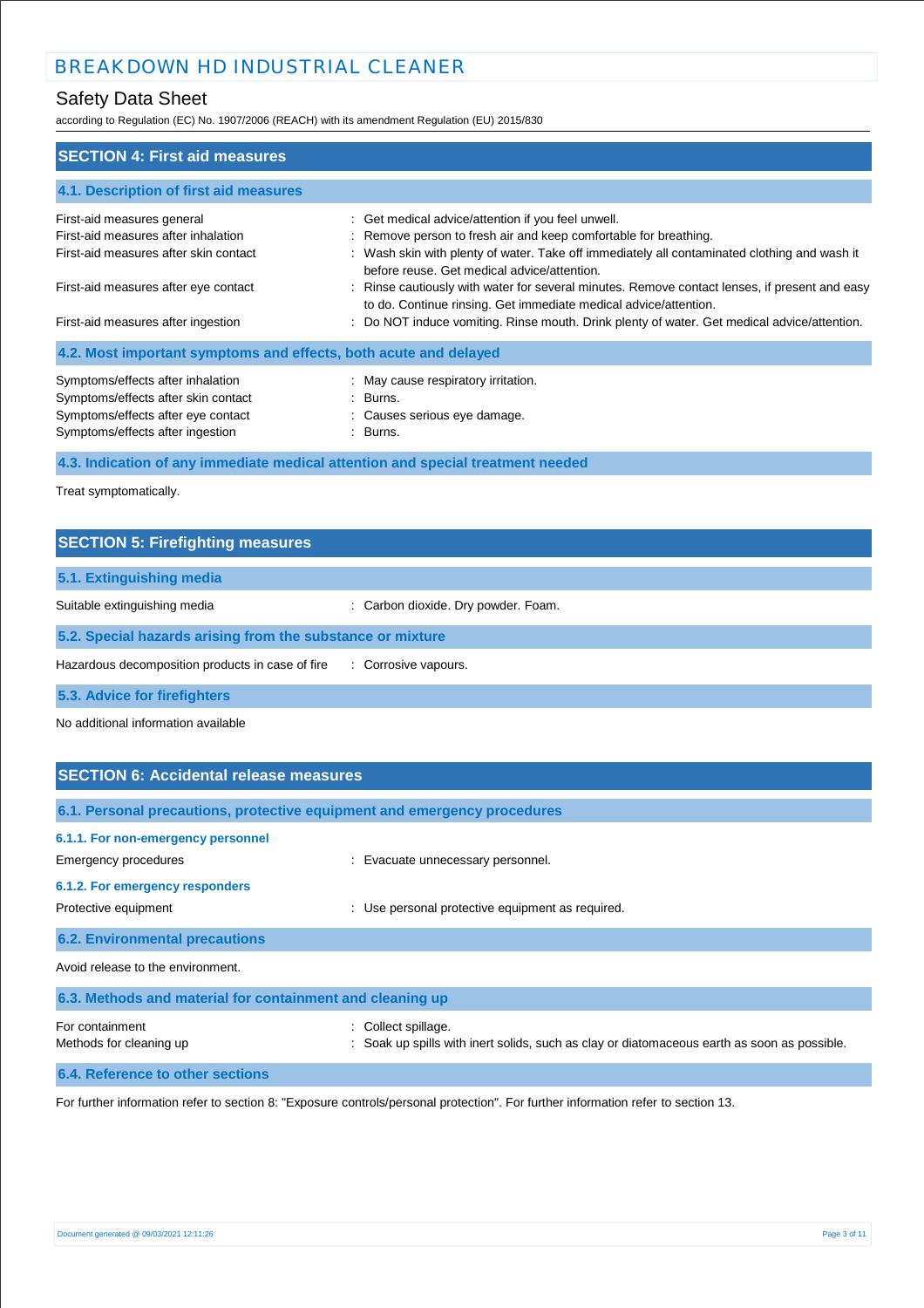## Safety Data Sheet

according to Regulation (EC) No. 1907/2006 (REACH) with its amendment Regulation (EU) 2015/830

| <b>SECTION 7: Handling and storage</b>                                                                                    |                                                                                                                                                                                                    |
|---------------------------------------------------------------------------------------------------------------------------|----------------------------------------------------------------------------------------------------------------------------------------------------------------------------------------------------|
| 7.1. Precautions for safe handling                                                                                        |                                                                                                                                                                                                    |
| Precautions for safe handling<br>Hygiene measures                                                                         | : Avoid contact with skin and eyes.<br>: Do not eat, drink or smoke when using this product.                                                                                                       |
| 7.2. Conditions for safe storage, including any incompatibilities                                                         |                                                                                                                                                                                                    |
| Technical measures<br>Storage conditions<br>Incompatible products<br>Incompatible materials<br>Special rules on packaging | Does not require any specific or particular technical measures.<br>: Keep container closed when not in use.<br>: Oxidizing agent. Strong acids.<br>: Metals.<br>: Keep only in original container. |
| 7.3. Specific end use(s)                                                                                                  |                                                                                                                                                                                                    |

No additional information available

## **SECTION 8: Exposure controls/personal protection**

### **8.1. Control parameters**

### **8.1.1 National occupational exposure and biological limit values**

| <b>Butoxydiglycol (112-34-5)</b>                     |                           |
|------------------------------------------------------|---------------------------|
| <b>Ireland - Occupational Exposure Limits</b>        |                           |
| Local name                                           | 2-(2-Butoxyethoxy)ethanol |
| OEL TWA [1]                                          | 67.5 mg/m <sup>3</sup>    |
| OEL TWA [2]                                          | 10 ppm                    |
| <b>OEL STEL</b>                                      | 101.2 mg/m <sup>3</sup>   |
| OEL STEL [ppm]                                       | 15 ppm                    |
| Notes (IE)                                           | <b>IOELV</b>              |
| <b>United Kingdom - Occupational Exposure Limits</b> |                           |
| Local name                                           | 2-(2-Butoxyethoxy)ethanol |
| WEL TWA (OEL TWA) [1]                                | 67.5 mg/m <sup>3</sup>    |
| WEL TWA (OEL TWA) [2]                                | 10 ppm                    |
| WEL STEL (OEL STEL)                                  | 101.2 mg/m <sup>3</sup>   |
| WEL STEL (OEL STEL) [ppm]                            | 15 ppm                    |

| sodium hydroxide; caustic soda (1310-73-2)           |                    |
|------------------------------------------------------|--------------------|
| <b>Ireland - Occupational Exposure Limits</b>        |                    |
| Local name                                           | Sodium hydroxide   |
| <b>OEL STEL</b>                                      | $2 \text{ mg/m}^3$ |
| <b>United Kingdom - Occupational Exposure Limits</b> |                    |
| Local name                                           | Sodium hydroxide   |
| <b>WEL STEL (OEL STEL)</b>                           | $2 \text{ mg/m}^3$ |

### **8.1.2. Recommended monitoring procedures**

No additional information available

#### **8.1.3. Air contaminants formed**

#### No additional information available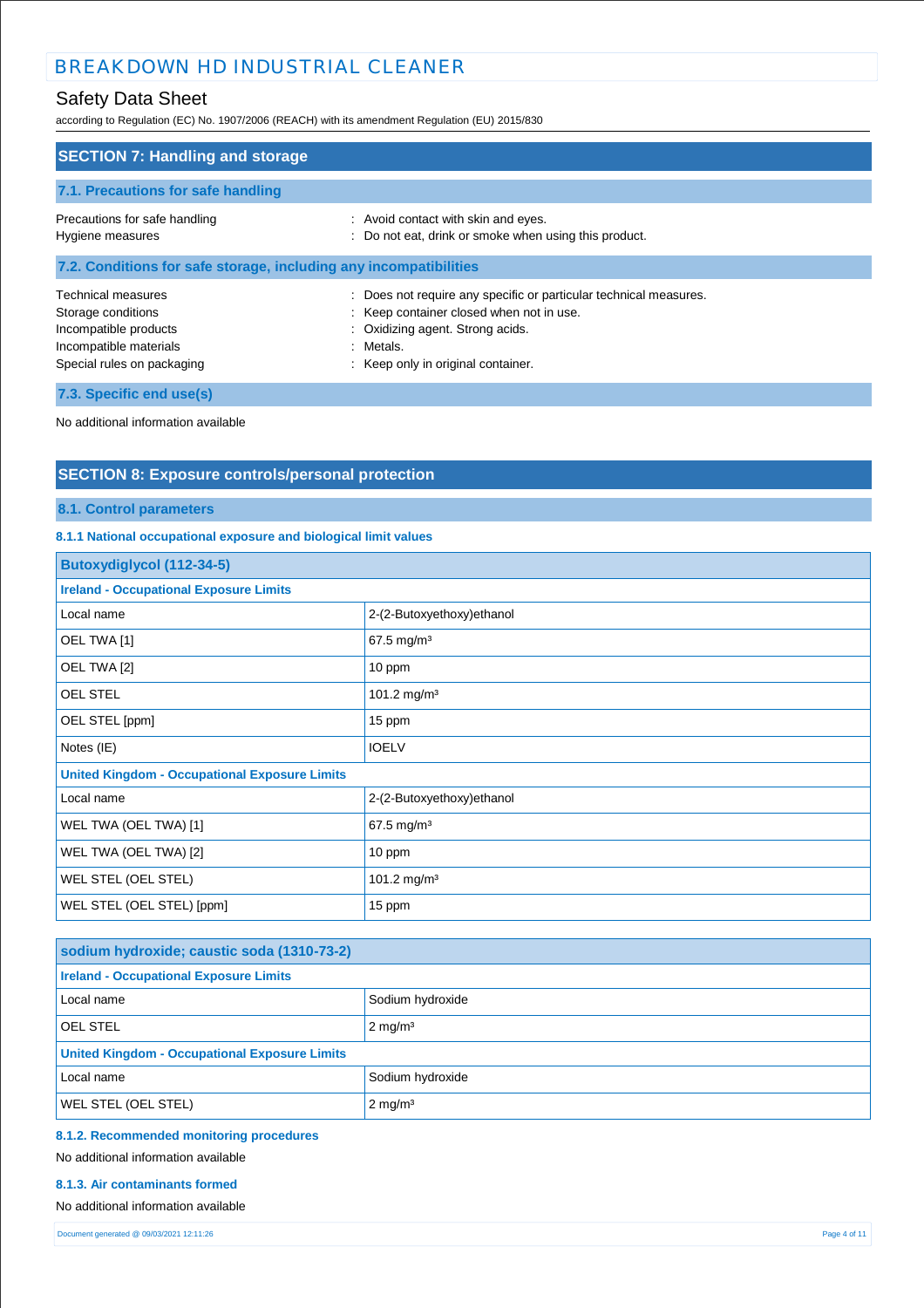## Safety Data Sheet

according to Regulation (EC) No. 1907/2006 (REACH) with its amendment Regulation (EU) 2015/830

#### **8.1.4. DNEL and PNEC**

No additional information available

#### **8.1.5. Control banding**

No additional information available

**8.2. Exposure controls**

#### **8.2.1. Appropriate engineering controls**

No additional information available

#### **8.2.2. Personal protection equipment**

### **Personal protective equipment symbol(s):**



#### **8.2.2.1. Eye and face protection**

**Eye protection:** Safety glasses. EN 166

#### **8.2.2.2. Skin protection**

### **Skin and body protection:**

Not required for normal conditions of use

#### **Hand protection:**

Chemical resistant gloves (according to European standard EN 374 or equivalent). Nitrile rubber gloves

| Other skin protection<br>Materials for protective clothing: |
|-------------------------------------------------------------|
| Not required for normal conditions of use                   |

#### **8.2.2.3. Respiratory protection**

# **Respiratory protection:** Not required for normal conditions of use

#### **8.2.2.4. Thermal hazards**

No additional information available

#### **8.2.3. Environmental exposure controls**

No additional information available

| <b>SECTION 9: Physical and chemical properties</b>                                                                     |                                                                                                                      |              |
|------------------------------------------------------------------------------------------------------------------------|----------------------------------------------------------------------------------------------------------------------|--------------|
| 9.1. Information on basic physical and chemical properties                                                             |                                                                                                                      |              |
| Physical state<br>Appearance<br>Colour<br>Odour<br>Odour threshold<br>рH<br>Relative evaporation rate (butylacetate=1) | : Liquid<br>$:$ Liquid.<br>: dark blue.<br>: characteristic.<br>: No data available<br>: 13.2<br>: No data available |              |
| Document generated @ 09/03/2021 12:11:26                                                                               |                                                                                                                      | Page 5 of 11 |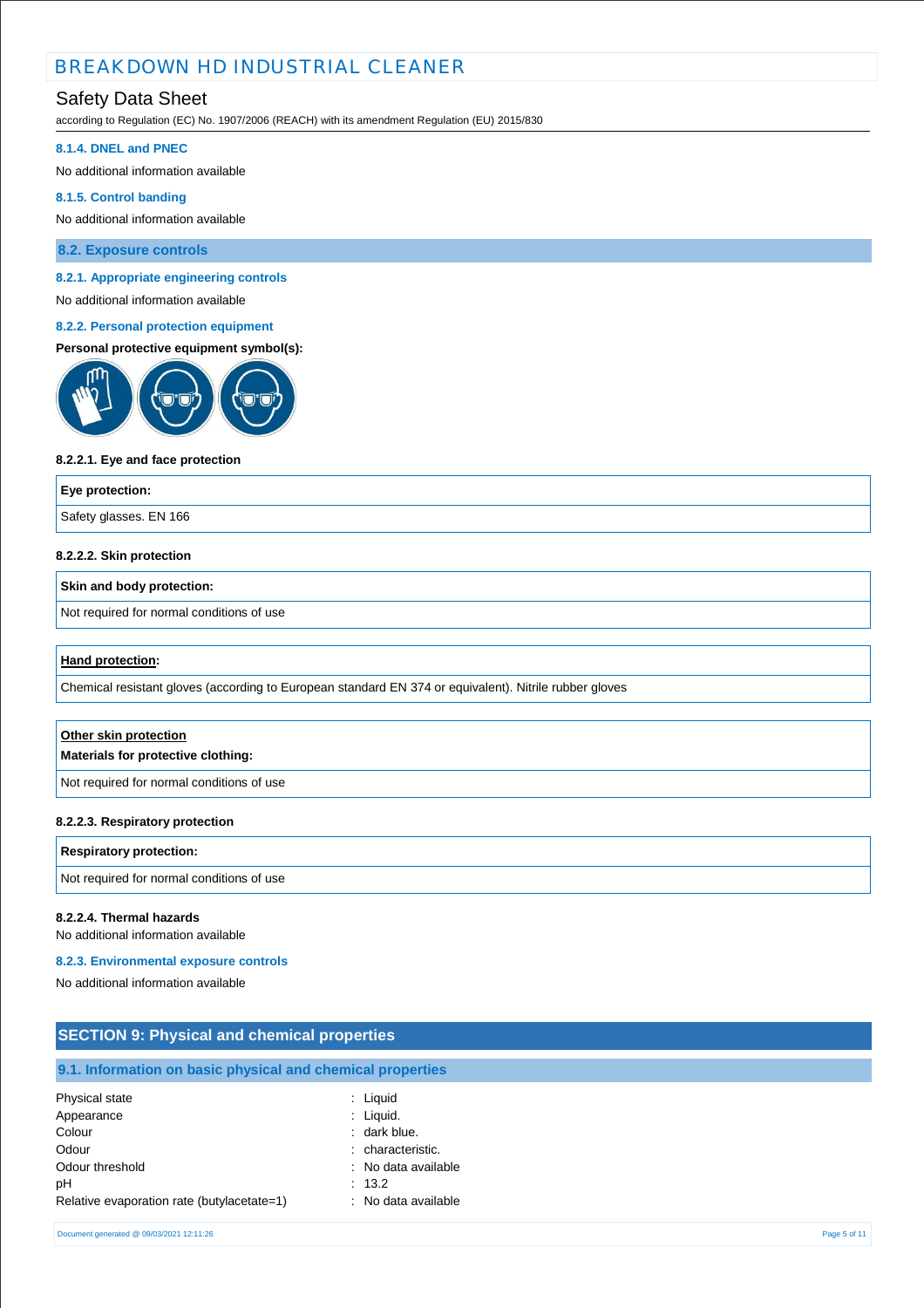## Safety Data Sheet

according to Regulation (EC) No. 1907/2006 (REACH) with its amendment Regulation (EU) 2015/830

| Melting point                                   | : No data available |
|-------------------------------------------------|---------------------|
| Freezing point                                  | No data available   |
| Boiling point                                   | $\geq 100$ °C       |
| Flash point                                     | No data available   |
| Auto-ignition temperature                       | No data available   |
| Decomposition temperature                       | No data available   |
| Flammability (solid, gas)                       | No data available   |
| Vapour pressure                                 | No data available   |
| Relative vapour density at 20 °C                | No data available   |
| Relative density                                | 1.08                |
| Solubility                                      | Soluble in water.   |
| Partition coefficient n-octanol/water (Log Pow) | No data available   |
| Viscosity, kinematic                            | No data available   |
| Viscosity, dynamic                              | No data available   |
| Explosive properties                            | No data available   |
| Oxidising properties                            | No data available   |
| <b>Explosive limits</b>                         | No data available   |
|                                                 |                     |

#### **9.2. Other information**

No additional information available

### **SECTION 10: Stability and reactivity**

### **10.1. Reactivity**

The product is non-reactive under normal conditions of use, storage and transport.

### **10.2. Chemical stability**

Stable under normal conditions of use.

**10.3. Possibility of hazardous reactions**

No dangerous reactions known under normal conditions of use.

**10.4. Conditions to avoid**

None under recommended storage and handling conditions (see section 7).

**10.5. Incompatible materials**

#### Acids.

**10.6. Hazardous decomposition products**

Under normal conditions of storage and use, hazardous decomposition products should not be produced.

| <b>SECTION 11: Toxicological information</b> |                                          |  |
|----------------------------------------------|------------------------------------------|--|
| 11.1 Information on toxicological effects    |                                          |  |
| Acute toxicity (oral)                        | : Not classified                         |  |
| Acute toxicity (dermal)                      | : Not classified                         |  |
| Acute toxicity (inhalation)                  | : Not classified                         |  |
| Skin corrosion/irritation                    | : Causes severe skin burns.<br>pH: 13.2  |  |
| Serious eye damage/irritation                | : Causes serious eye damage.<br>pH: 13.2 |  |
| Respiratory or skin sensitisation            | : Not classified                         |  |
| Germ cell mutagenicity                       | : Not classified                         |  |
| Carcinogenicity                              | : Not classified                         |  |
| Reproductive toxicity                        | Not classified<br>х.                     |  |
| Document generated @ 09/03/2021 12:11:26     | Page 6 of 11                             |  |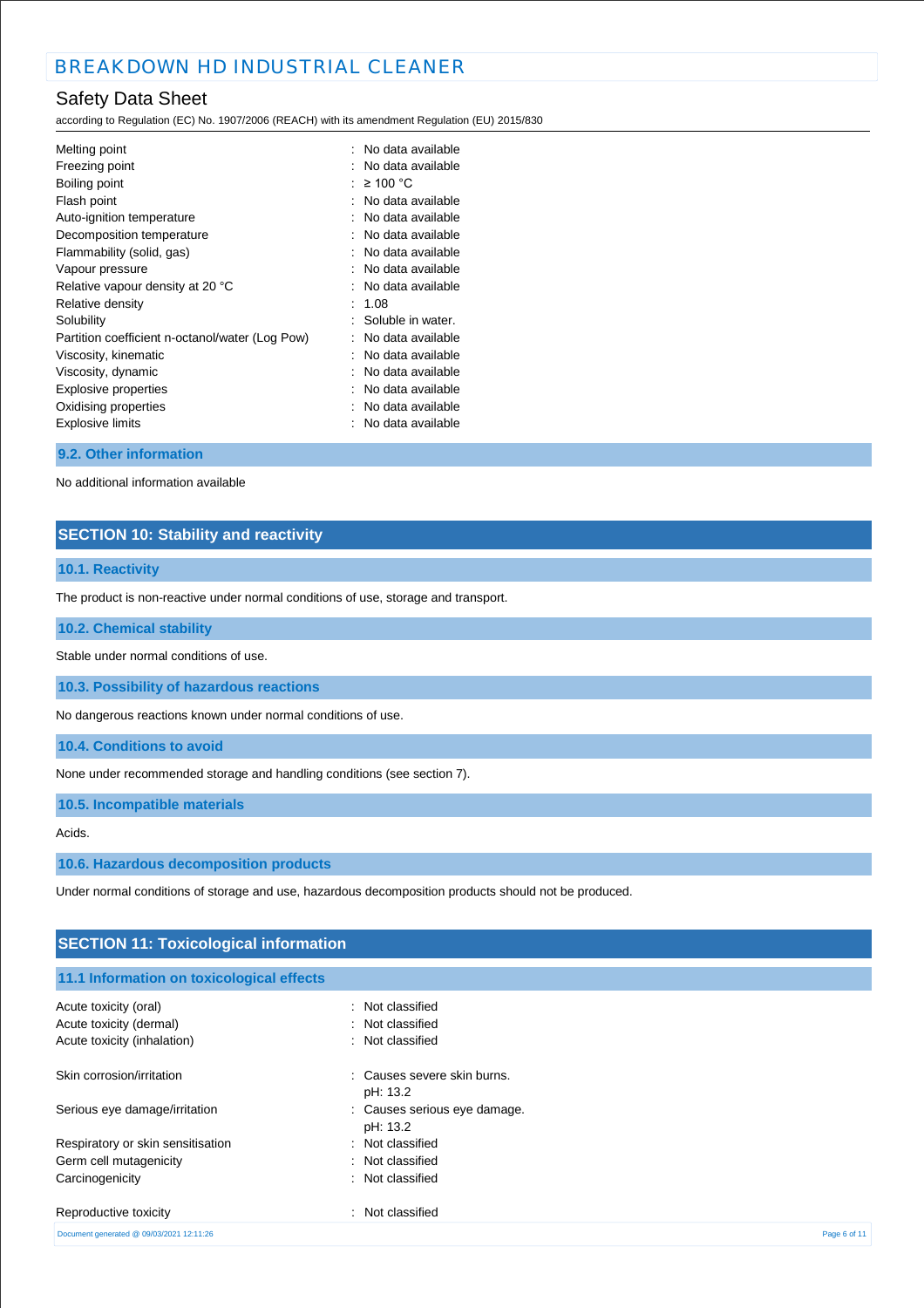## Safety Data Sheet

according to Regulation (EC) No. 1907/2006 (REACH) with its amendment Regulation (EU) 2015/830

| STOT-single exposure   | : Not classified |
|------------------------|------------------|
| STOT-repeated exposure | : Not classified |
| Aspiration hazard      | : Not classified |

| <b>SECTION 12: Ecological information</b>                               |                       |
|-------------------------------------------------------------------------|-----------------------|
| 12.1. Toxicity                                                          |                       |
| Hazardous to the aquatic environment, short-term                        | : Not classified      |
| (acute)<br>Hazardous to the aquatic environment, long-term<br>(chronic) | : Not classified      |
| <b>Butoxydiglycol (112-34-5)</b>                                        |                       |
| LC50 - Fish [1]                                                         | 1300 mg/l             |
| EC50 - Other aquatic organisms [1]                                      | > 1000 mg/l waterflea |
| EC50 - Other aquatic organisms [2]                                      | $> 100$ mg/l          |
| Alcohol Alkoxylate (166736-08-9)                                        |                       |
| LC50 - Fish [1]                                                         | $10 - 100$ mg/l       |
| EC50 - Crustacea [1]                                                    | $10 - 100$ mg/l       |
| ErC50 other aquatic plants                                              | $10 - 100$ mg/l       |
|                                                                         |                       |
| sodium hydroxide; caustic soda (1310-73-2)                              |                       |
| LC50 - Fish [1]                                                         | $> 35$ mg/l           |
| EC50 - Other aquatic organisms [1]                                      | > 33 mg/l waterflea   |
| 2-Ethylhexanol, ethoxylated (26468-86-0)                                |                       |
| LC50 - Fish [1]                                                         | 13 mg/l               |
| EC50 - Other aquatic organisms [1]                                      | 6.5 mg/l waterflea    |
| EC50 - Other aquatic organisms [2]                                      | 6.6 mg/l              |
| 12.2. Persistence and degradability                                     |                       |
| No additional information available                                     |                       |
| 12.3. Bioaccumulative potential                                         |                       |
| <b>Butoxydiglycol (112-34-5)</b>                                        |                       |
| Partition coefficient n-octanol/water (Log Pow)                         | 0.56                  |
| sodium hydroxide; caustic soda (1310-73-2)                              |                       |
| Partition coefficient n-octanol/water (Log Pow)                         | $-3.88$               |
| N,N-dimethyldecylamine N-oxide (2605-79-0)                              |                       |
| Partition coefficient n-octanol/water (Log Pow)                         | 3.69                  |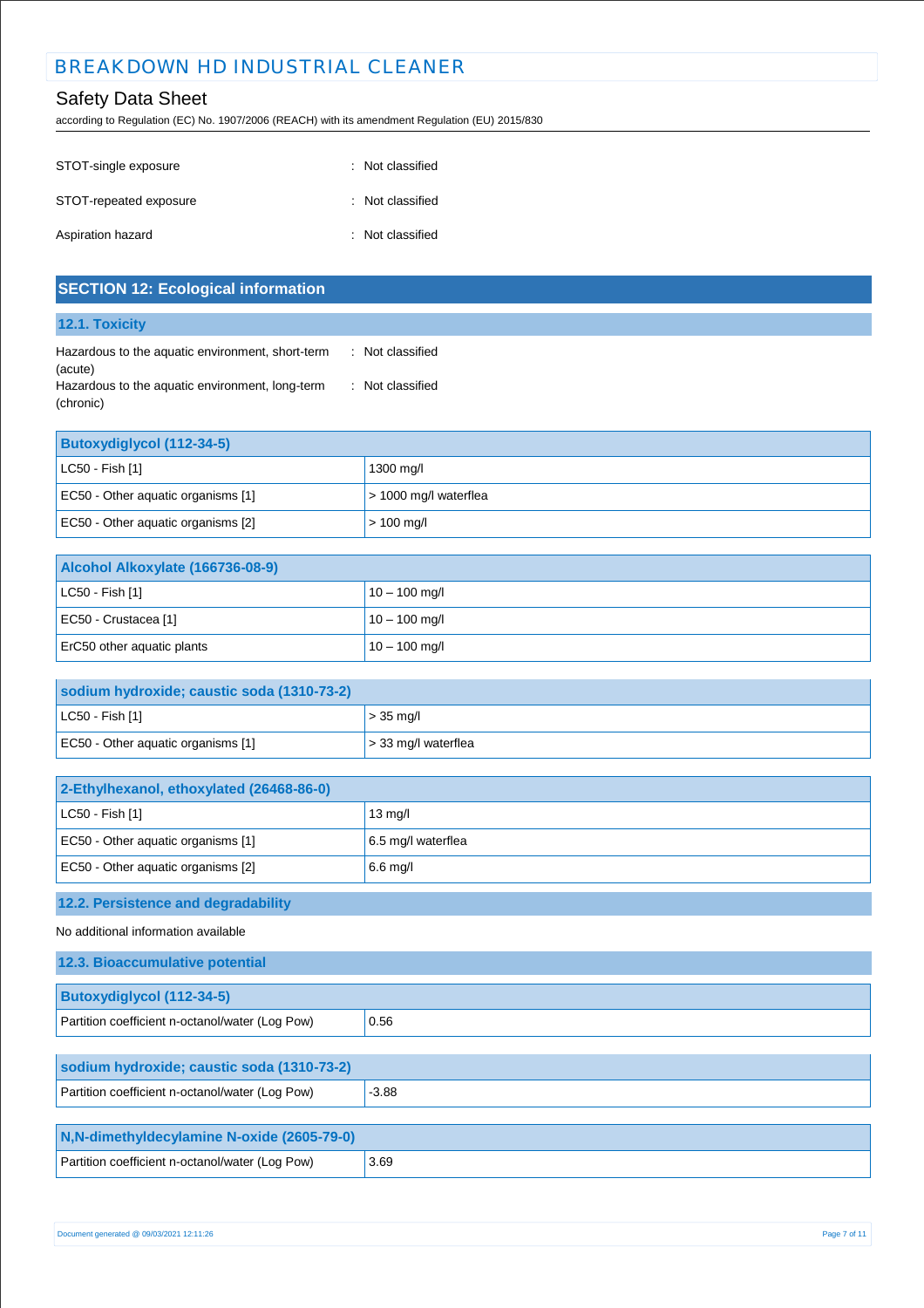## Safety Data Sheet

according to Regulation (EC) No. 1907/2006 (REACH) with its amendment Regulation (EU) 2015/830

| 12.4. Mobility in soil                     |
|--------------------------------------------|
|                                            |
| No additional information available        |
|                                            |
| 12.5. Results of PBT and vPvB assessment   |
|                                            |
| No additional information available        |
|                                            |
| 12.6. Other adverse effects                |
|                                            |
| No additional information available        |
|                                            |
|                                            |
|                                            |
| <b>SECTION 13: Disposal considerations</b> |
|                                            |

**13.1. Waste treatment methods**

No additional information available

## **SECTION 14: Transport information**

In accordance with ADR / IMDG / IATA

| 14.1 UN number                                                                                                                                                                                                     |                                                                                                                                                                                                                                                                                                                             |              |
|--------------------------------------------------------------------------------------------------------------------------------------------------------------------------------------------------------------------|-----------------------------------------------------------------------------------------------------------------------------------------------------------------------------------------------------------------------------------------------------------------------------------------------------------------------------|--------------|
| UN-No. (ADR)<br>UN-No. (IMDG)<br>UN-No. (IATA)                                                                                                                                                                     | : UN 1760<br>: UN 1760<br>: UN 1760                                                                                                                                                                                                                                                                                         |              |
| 14.2. UN proper shipping name                                                                                                                                                                                      |                                                                                                                                                                                                                                                                                                                             |              |
| Proper Shipping Name (ADR)<br>Proper Shipping Name (IMDG)<br>Proper Shipping Name (IATA)<br>Transport document description (ADR)<br>Transport document description (IMDG)<br>Transport document description (IATA) | : CORROSIVE LIQUID, N.O.S.<br>: CORROSIVE LIQUID, N.O.S.<br>: Corrosive liquid, n.o.s.<br>: UN 1760 CORROSIVE LIQUID, N.O.S. (SODIUM HYDROXIDE, SODIUM<br>METASILICATE), 8, III, (E)<br>: UN 1760 CORROSIVE LIQUID, N.O.S. (SODIUM HYDROXIDE, SODIUM<br>METASILICATE), 8, III<br>: UN 1760 Corrosive liquid, n.o.s., 8, III |              |
| 14.3. Transport hazard class(es)                                                                                                                                                                                   |                                                                                                                                                                                                                                                                                                                             |              |
| <b>ADR</b><br>Transport hazard class(es) (ADR)<br>Danger labels (ADR)                                                                                                                                              | : 8<br>$\colon 8$                                                                                                                                                                                                                                                                                                           |              |
| <b>IMDG</b><br>Transport hazard class(es) (IMDG)<br>Danger labels (IMDG)                                                                                                                                           | : 8<br>: 8                                                                                                                                                                                                                                                                                                                  |              |
| <b>IATA</b><br>Transport hazard class(es) (IATA)                                                                                                                                                                   | : 8                                                                                                                                                                                                                                                                                                                         |              |
| Document generated @ 09/03/2021 12:11:26                                                                                                                                                                           |                                                                                                                                                                                                                                                                                                                             | Page 8 of 11 |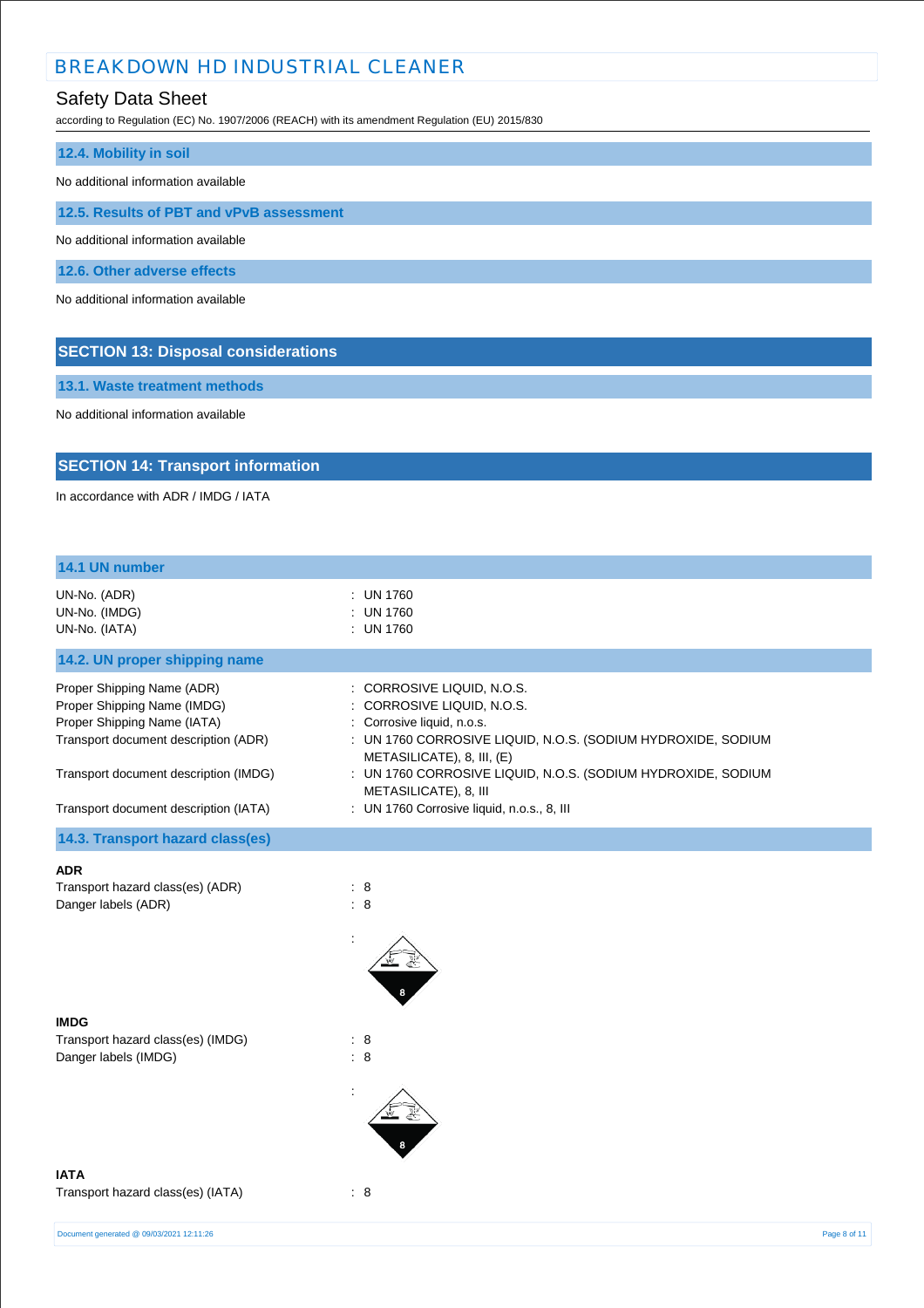## Safety Data Sheet

according to Regulation (EC) No. 1907/2006 (REACH) with its amendment Regulation (EU) 2015/830

| Danger labels (IATA)                                      | : 8                                      |
|-----------------------------------------------------------|------------------------------------------|
|                                                           |                                          |
|                                                           |                                          |
|                                                           |                                          |
| 14.4. Packing group                                       |                                          |
| Packing group (ADR)                                       | $:$ $\mathbb H$                          |
| Packing group (IMDG)                                      | $:$ $\mathbb{H}$                         |
| Packing group (IATA)                                      | $: \mathbb{H}$                           |
| <b>14.5. Environmental hazards</b>                        |                                          |
| Dangerous for the environment                             | : No                                     |
| Marine pollutant                                          | : No                                     |
| Other information                                         | : No supplementary information available |
| 14.6. Special precautions for user                        |                                          |
| <b>Overland transport</b>                                 |                                          |
| Classification code (ADR)                                 | $\therefore$ C9                          |
| Special provisions (ADR)                                  | : 274                                    |
| Limited quantities (ADR)                                  | : 51                                     |
| Excepted quantities (ADR)<br>Packing instructions (ADR)   | : E1<br>P001, IBC03, LP01, R001          |
| Mixed packing provisions (ADR)                            | : MP19                                   |
| Portable tank and bulk container instructions (ADR)       | : T7                                     |
| Portable tank and bulk container special provisions       | $:$ TP1, TP28                            |
| (ADR)                                                     |                                          |
| Tank code (ADR)                                           | : L4BN                                   |
| Vehicle for tank carriage                                 | : AT                                     |
| Transport category (ADR)                                  | : 3                                      |
| Special provisions for carriage - Packages (ADR)          | : V12                                    |
| Hazard identification number (Kemler No.)                 | : 80                                     |
| Orange plates                                             | 80<br>1760                               |
| Tunnel restriction code (ADR)                             | : E                                      |
| EAC code                                                  | : 2X                                     |
| APP code                                                  | $\therefore$ B                           |
| <b>Transport by sea</b>                                   |                                          |
| Special provisions (IMDG)                                 | : 223, 274                               |
| Limited quantities (IMDG)                                 | : 5L                                     |
| Excepted quantities (IMDG)<br>Packing instructions (IMDG) | $\therefore$ E1<br>: P001, LP01          |
| IBC packing instructions (IMDG)                           | : IBC03                                  |
| Tank instructions (IMDG)                                  | : T7                                     |
| Tank special provisions (IMDG)                            | : TP1, TP28                              |
| EmS-No. (Fire)                                            | $F-A$                                    |
| EmS-No. (Spillage)                                        | $: S-B$                                  |
| Stowage category (IMDG)                                   | $\therefore$ A                           |
| Air transport                                             |                                          |
| PCA Excepted quantities (IATA)                            | $\therefore$ E1                          |
| PCA Limited quantities (IATA)                             | : Y841                                   |
| PCA limited quantity max net quantity (IATA)              | : 1L                                     |
| PCA packing instructions (IATA)                           | : 852                                    |
| PCA max net quantity (IATA)                               | : 5L                                     |
| CAO packing instructions (IATA)                           | : 856                                    |
| CAO max net quantity (IATA)                               | : 60L                                    |
| Special provisions (IATA)                                 | : A3                                     |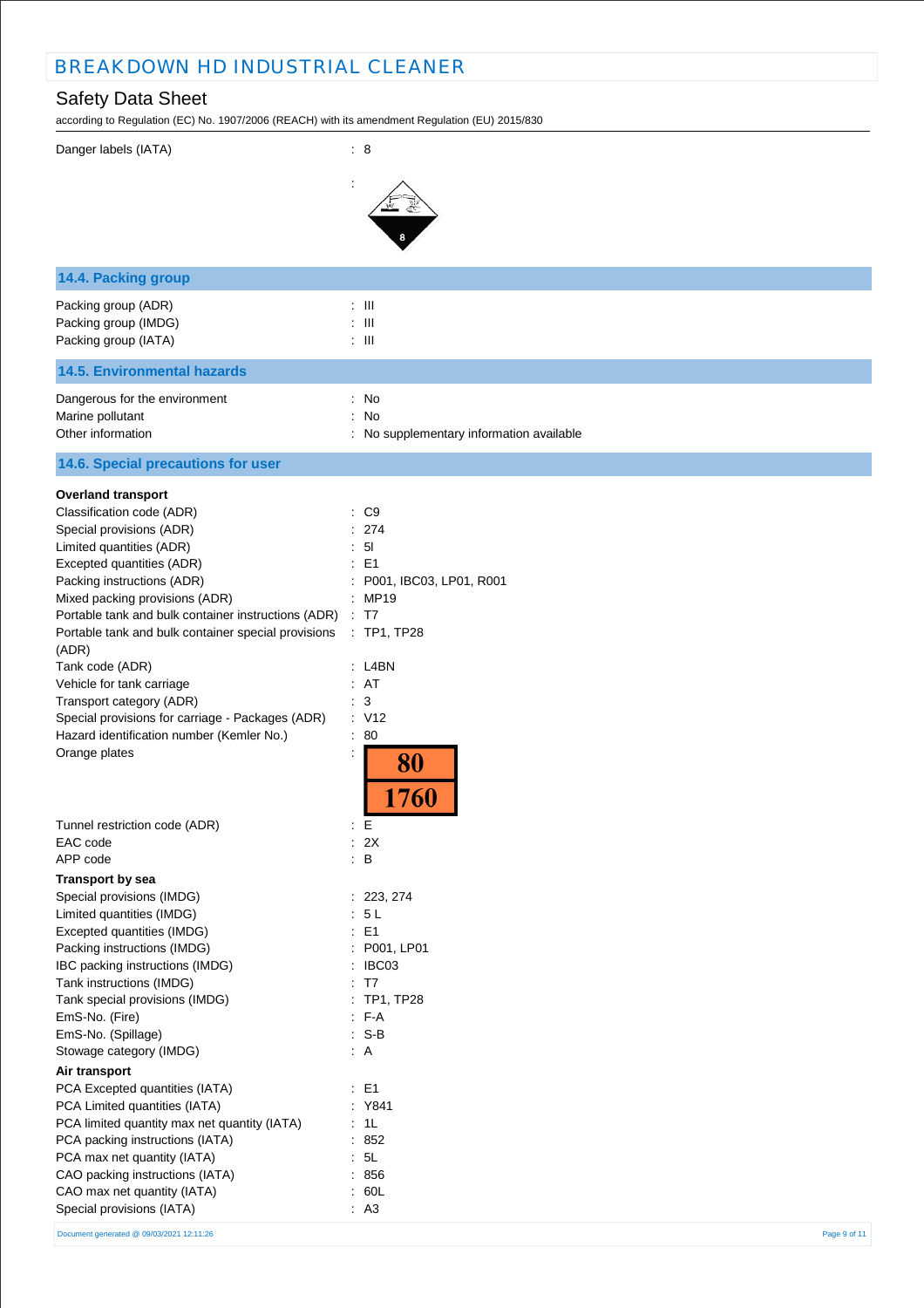### Safety Data Sheet

according to Regulation (EC) No. 1907/2006 (REACH) with its amendment Regulation (EU) 2015/830

ERG code (IATA) : 8L

### **14.7. Transport in bulk according to Annex II of Marpol and the IBC Code**

IBC code : Not applicable.

### **SECTION 15: Regulatory information**

**15.1. Safety, health and environmental regulations/legislation specific for the substance or mixture**

#### **15.1.1. EU-Regulations**

Contains no REACH substances with Annex XVII restrictions

Contains no substance on the REACH candidate list

Contains no REACH Annex XIV substances

Contains no substance subject to Regulation (EU) No 649/2012 of the European Parliament and of the Council of 4 July 2012 concerning the export and import of hazardous chemicals.

Contains no substance subject to Regulation (EU) No 2019/1021 of the European Parliament and of the Council of 20 June 2019 on persistent organic pollutants

| Detergent Regulation (648/2004/EC): Labelling of contents: |       |  |
|------------------------------------------------------------|-------|--|
| <b>Component</b>                                           | $\%$  |  |
| non-ionic surfactants                                      | 5-15% |  |
| amphoteric surfactants                                     | < 5%  |  |

#### **15.1.2. National regulations**

#### **United Kingdom**

British National Regulations : Commission Regulation (EU) 2015/830 of 28 May 2015 amending Regulation (EC) No 1907/2006 of the European Parliament and of the Council on the Registration, Evaluation, Authorisation and Restriction of Chemicals (REACH). Classification Labelling Packaging Regulation; Regulation (EC) No 1272/2008. Detergent Regulation (648/2004/EC).

#### **15.2. Chemical safety assessment**

No additional information available

### **SECTION 16: Other information**

| Full text of H- and EUH-statements: |                                                                 |
|-------------------------------------|-----------------------------------------------------------------|
| Acute Tox. 4 (Oral)                 | Acute toxicity (oral), Category 4                               |
| Aquatic Acute 1                     | Hazardous to the aquatic environment - Acute Hazard, Category 1 |
| Eye Dam. 1                          | Serious eye damage/eye irritation, Category 1                   |
| Eye Irrit. 2                        | Serious eye damage/eye irritation, Category 2                   |
| Skin Corr. 1A                       | Skin corrosion/irritation, Category 1, Sub-Category 1A          |
| Skin Corr. 1B                       | Skin corrosion/irritation, Category 1, Sub-Category 1B          |
| Skin Irrit. 2                       | Skin corrosion/irritation, Category 2                           |
| H302                                | Harmful if swallowed.                                           |
| H314                                | Causes severe skin burns and eye damage.                        |
| H315                                | Causes skin irritation.                                         |
| H318                                | Causes serious eye damage.                                      |
| H319                                | Causes serious eye irritation.                                  |
| H400                                | Very toxic to aquatic life.                                     |